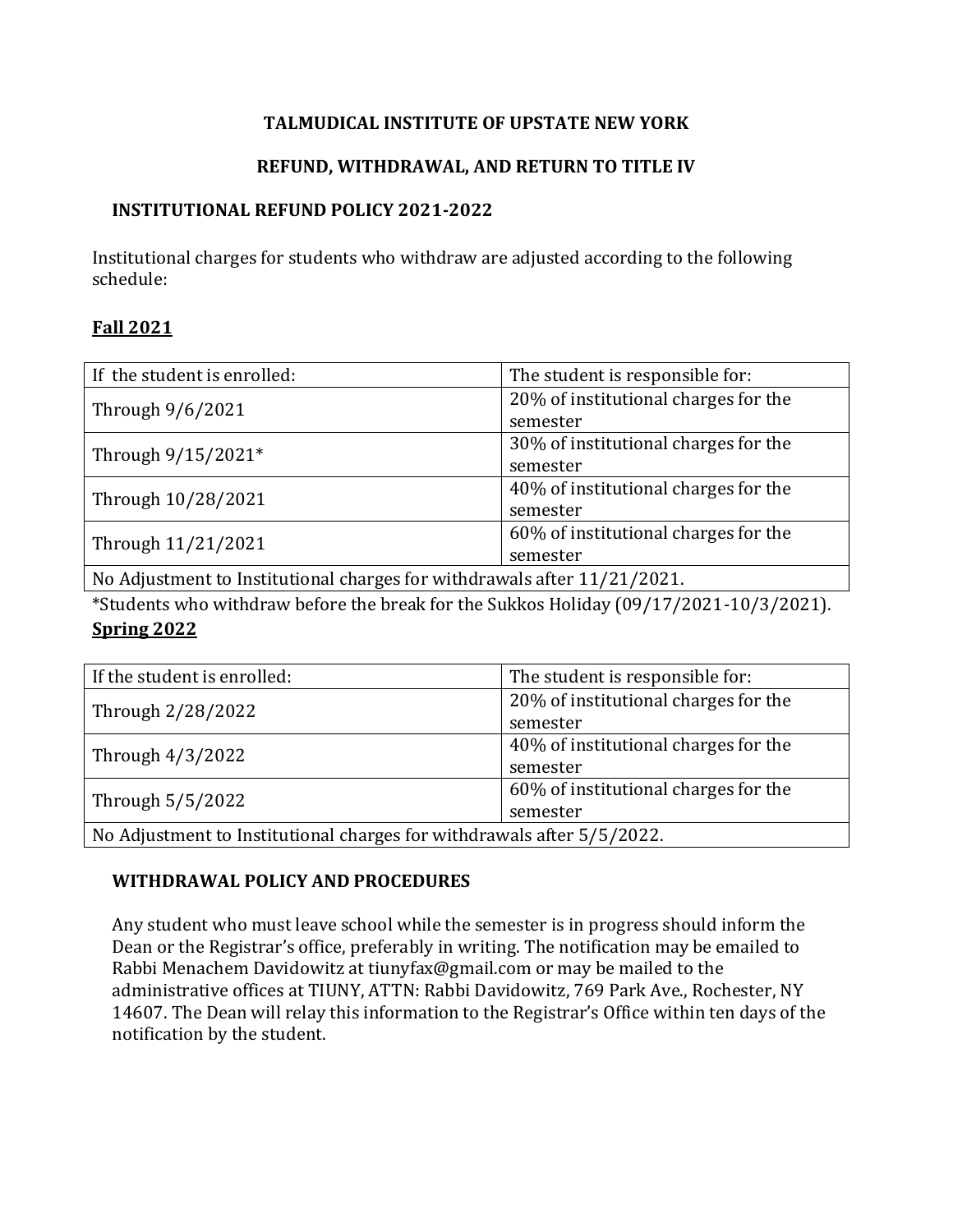Students who withdraw from classes may be entitled to a refund of tuition and fees. Adjustment of institutional charges and calculation of refunds will be based on the schedule that appears in the Institutional Refund Policy, according to the date of withdrawal.

TIUNY confirms attendance in each course that every student is registered, at the beginning of each semester. Attendance is confirmed again at the 60% point of the semester. This process of confirmation of attendance enables the school to confirm enrollment for enrollment reporting purposes and to determine if a student who withdraws without giving official notification has attended 60% of the semester. A student who is not in attendance at that 60% point is determined to have withdrawn at the midpoint of the semester.

A careful inquiry will be made for any student who fails to complete all coursework for a semester and receives all non-passing grades to determine if the student withdrew from all classes or if he actually earned any of the failed grades.

# **RETURN TO TITLE IV**

For all Title IV eligible students who withdraw during a semester, the institution performs an R2T4 calculation utilizing the Return to Title IV software provided by the U.S. Department of Education. The institution determines the date of withdrawal to be used in the R2T4 calculation. For a student who gives official notification, the date of withdrawal is the date that the student indicates in his notice or the date of notification, whichever is earlier. For a student who withdraws without giving official notification, the date of withdrawal is the midpoint of the semester. The R2T4 calculation is performed within 30 days of the date of determination of the withdrawal.

Generally, if a student officially withdraws before 60% of the semester has passed, he will be able to retain a prorated portion of the financial aid award based on the number of days attended and the number of days in the semester. If he withdraws after 60% of the semester has passed he will most likely be able to retain all of the financial aid he has been awarded.

# UNOFFICIAL WITHDRAWALS

For a student who withdraws without giving official notification, the date of withdrawal is the midpoint of the semester, and the student will be able to retain 50% of the Title IV funds disbursed or able to be disbursed. If there is a last documented date of attendance in class or at an academically related activity, the R2T4 will be calculated based on this date. This will enable the student to retain a prorated portion of the financial aid award based on the number of days he attended and the number of days in the semester.

Each semester, there is a one-time enrollment confirmation roster generated by the registrar's office and circulated to the faculty to be completed at the point in time when 60% of the semester has passed. This roster enables the school to determine whether or not the student who withdraws without giving official notification has attended 60% of the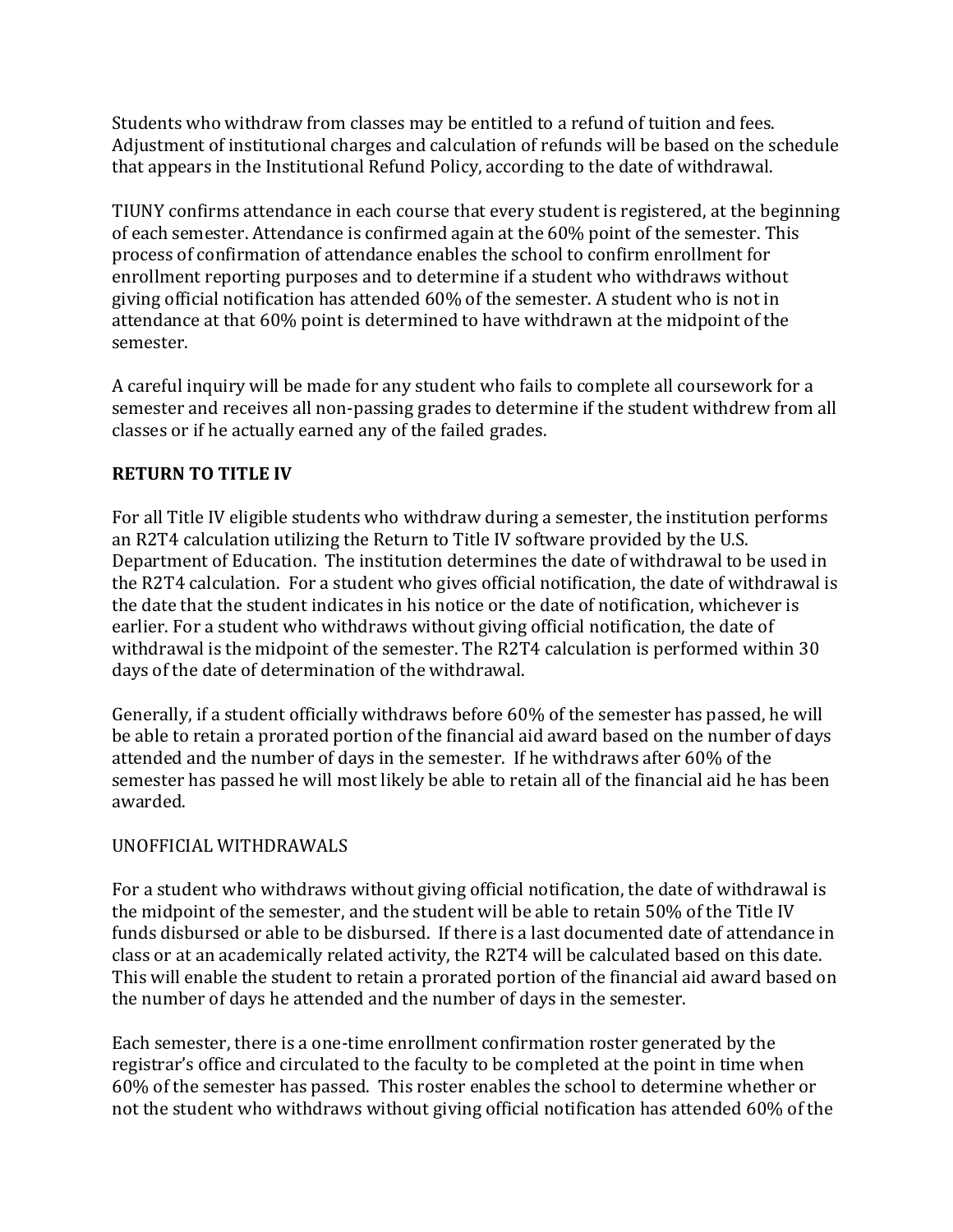semester. A student who is not in attendance at that 60% point is determined to have withdrawn at the midpoint of the semester.

If the calculation on the U.S. Department of Education's R2T4 system results in the need to return funds to the Title IV programs, funds will be returned to the various federal financial aid programs according to the following order:

- (i) Unsubsidized Federal Direct Stafford loans
- (ii) Subsidized Federal Direct Stafford loans
- (iii) Federal Direct PLUS received on behalf of the student

Any funds that need to be returned to a lender will be returned by the school on behalf of the student. If unearned funds remain to be returned after repayment of outstanding loan amounts, the remaining excess will be returned in the following order:

- (i) Federal Pell Grants
- (ii) FSEOG

Refunds and returns of Title IV funds will be made within forty-five days of the date of determination that a student has withdrawn. Institutional charges that were previously paid by FSA funds might become a debit that the student will be responsible to pay.

#### RETURNING UNEARNED AID

Within 30 days of determining that a student who withdrew must repay all or part of a Title IV grant, the school will notify the student that he must repay the overpayment or make satisfactory arrangements to repay it. The student may sign a repayment agreement with the school or with the US Department of Education or pay the overpayment to the school. If a student fails to pay or sign a repayment agreement with the school or with the US Department of Education, the school will report the overpayment to NSLDS and refer it to the Default Resolution Group for collection.

# POST WITHDRAWAL DISBURSEMENTS

Students who withdraw in the middle of the semester will have an R2T4 calculation performed to determine if they earned more funds than funds that had already been disbursed at the time of withdrawal. If a student earned more funds than funds disbursed at the time of withdrawal, he qualifies for a post withdrawal disbursement and will be offered those funds. No post withdrawal funds will be drawn down and disbursed without the borrower's authorization.

The post withdrawal disbursement will be made within 180 days of the date the school determines that the student withdrew. In the case of a Federal Direct Loan the school will obtain confirmation from the student before disbursing any loan proceeds. In the case of a Federal Direct PLUS Loan the school will obtain confirmation from the parent before disbursing any loan proceeds.